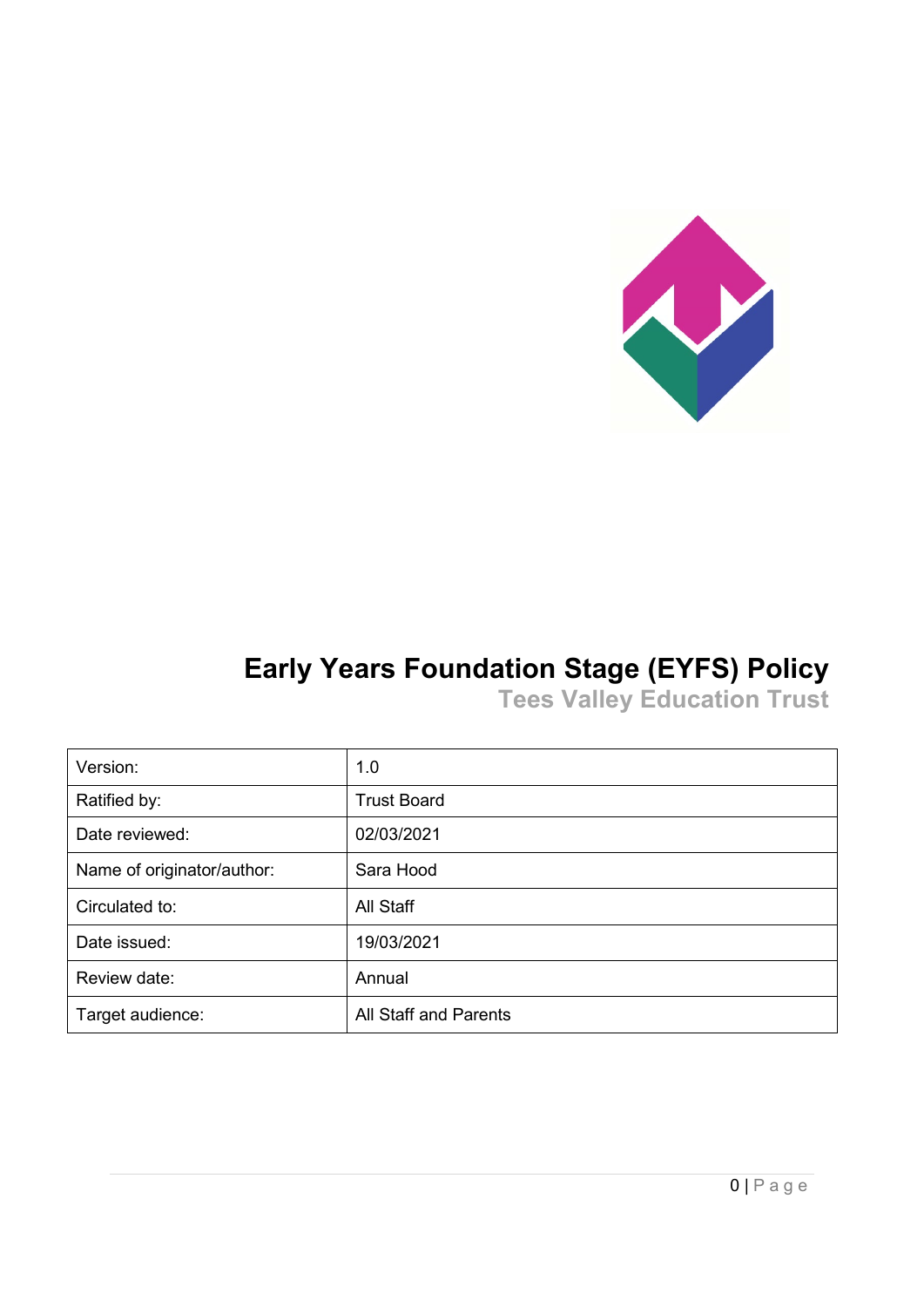## **Contents:**

- 1. [Legal framework](#page-2-0)
- 2. [Roles and responsibilities](#page-2-1)
- 3. [Aims](#page-3-0)
- 4. [Learning and development](#page-4-0)
- 5. [Inclusion](#page-6-0)
- 6. [The learning environment and outdoor spaces](#page-6-1)
- 7. [Assessment](#page-6-2)
- 8. [Safeguarding and welfare](#page-7-0)
- 9. [Mobile phones and devices](#page-7-1)
- 10. Health and safety
- 11. [Staff taking medication or other substances](#page-9-1)
- 12. [Staffing](#page-10-0)
- 13. [Information and records](#page-12-0)
- 14. [Parental involvement](#page-13-0)
- 15. [Transition periods](#page-13-1)
- 16. [Monitoring and review](#page-14-0)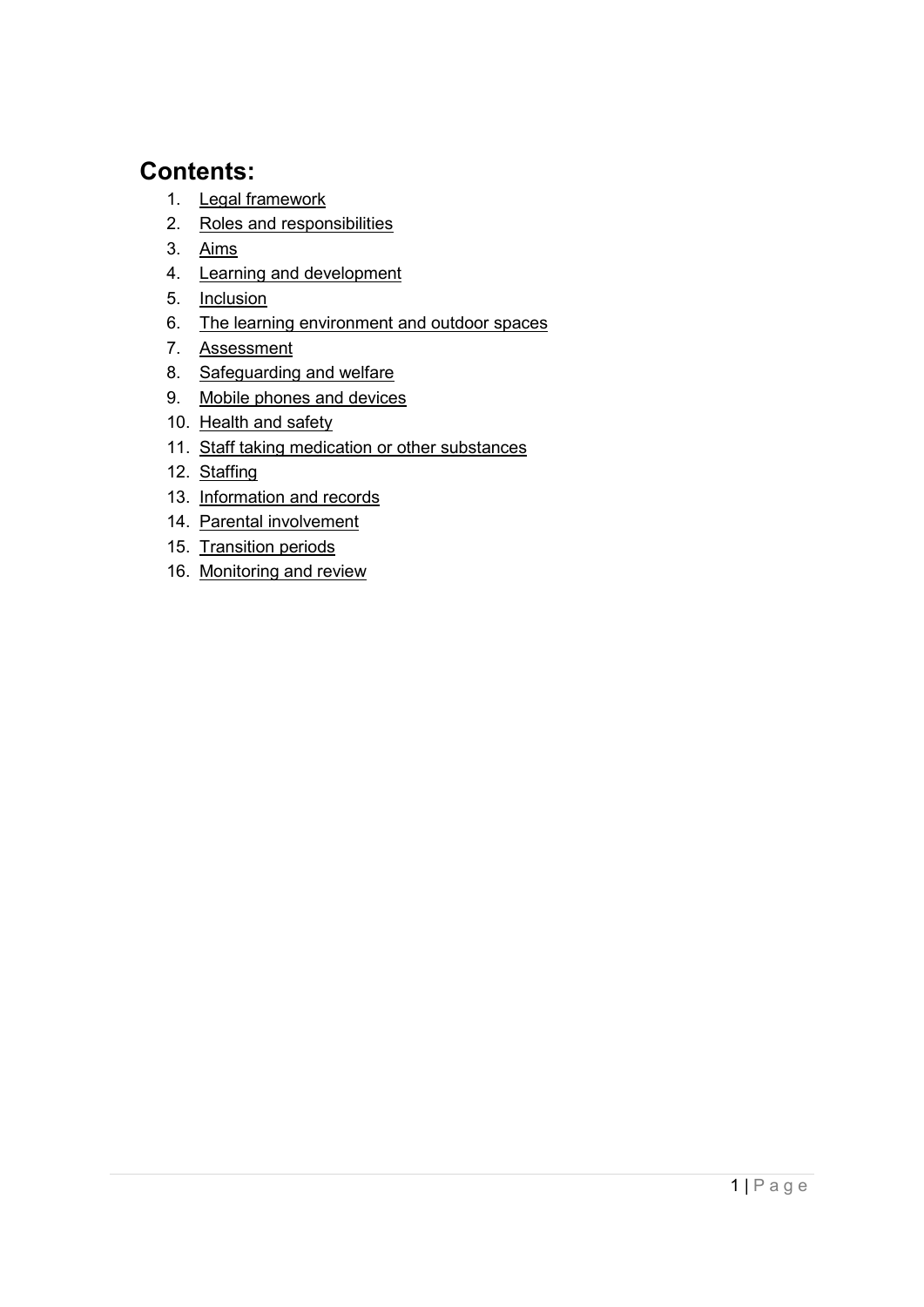## <span id="page-2-0"></span>**1. Legal framework**

- 1.1. This policy has due regard to statutory legislation, including, but not limited to, the following:
	- Childcare Act 2006
	- Safeguarding Vulnerable Groups Act 2006
	- The General Data Protection Regulation (GDPR)
	- Data Protection Act 2018
- 1.2. This policy has due regard to statutory guidance including, but not limited to, the following:
	- DfE (2017) 'Statutory framework for the early years foundation stage'
	- DfE (2020) 'Keeping children safe in education'
	- DfE (2018) 'Working Together to Safeguard Children'
	- DfE (2015) 'The Prevent duty'
- 1.3. This policy is intended to be used in conjunction with the following academy policies:
	- Special Educational Needs and Disabilities (SEND) Policy
	- Child Protection and Safeguarding Policy
	- Allegations of Abuse Against Staff Policy
	- Drug and Alcohol Policy
	- Equal Opportunities Policy
	- Administering Medication Policy
	- Health and Safety Policy
	- Recruitment Policy
	- Data Protection Policy
	- Complaints Procedures Policy

## <span id="page-2-1"></span>**2. Roles and responsibilities**

- 2.1. The Trust Board has the overall responsibility for ensuring there is a policy in place to safeguard children that includes an explanation of the action to be taken when there are safeguarding concerns about a child, the use of mobile phones and cameras, and staff safeguarding training requirements. These issues are addressed in part in this policy and in further detail in the academy's Child Protection and Safeguarding Policy.
- 2.2. The Trust Board has the overall responsibility for ensuring there is a policy in place in the event of an allegation being made against a member of staff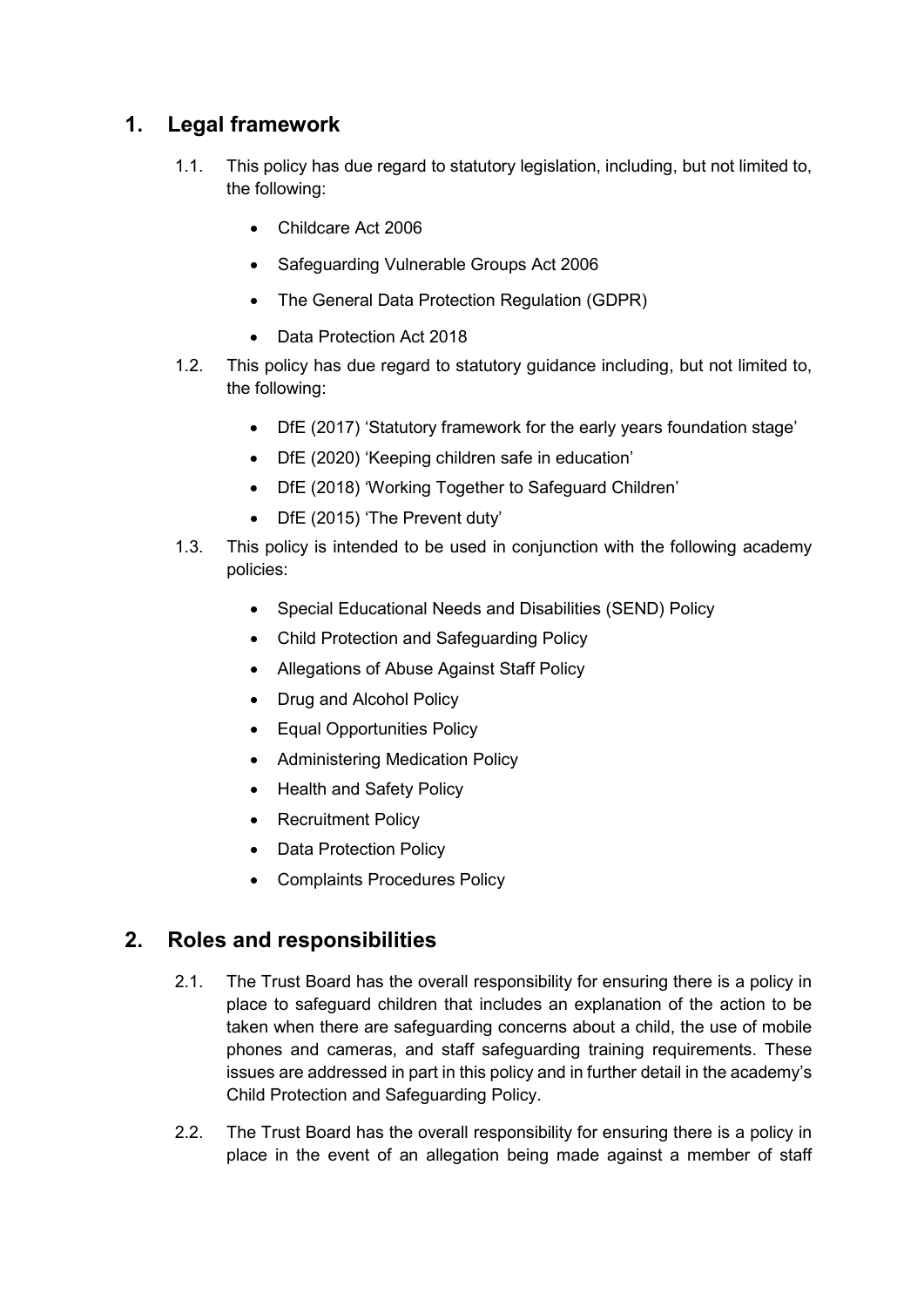(including supply staff) or a volunteer. These issues are addressed in the academy's Allegations of Abuse Against Staff Policy.

- 2.3. The Trust Board has the overall responsibility for the implementation of this policy.
- 2.4. The Trust Board has overall responsibility for ensuring that this policy does not discriminate on any grounds, including, but not limited to, ethnicity/national origin, culture, religion, gender, disability or sexual orientation.
- 2.5. The Trust Board has responsibility for handling complaints regarding this policy, as outlined in the academy's Complaints Procedures Policy.
- 2.6. The EYFS lead, in conjunction with the Headteacher / Head of Academy, has responsibility for the day-to-day implementation and management of this policy.
- 2.7. Staff, including teachers, support staff, supply staff and volunteers, are responsible for familiarising themselves with, and following, this policy.
- 2.8. Staff, including teachers, support staff, supply staff and volunteers, are responsible for remaining alert to any issues of concern in children.

#### <span id="page-3-0"></span>**3. Aims**

- 3.1. Through the implementation of this policy, we aim to:
	- Give each child a happy and positive start to their school life in which they can establish a solid foundation for a love of learning.
	- Enable each child to develop socially, physically, intellectually and emotionally.
	- Encourage children to develop independence within a secure and friendly atmosphere.
	- Support children in building relationships through the development of social skills such as cooperation and sharing.
	- Work alongside parents to meet each child's individual needs to ensure they reach their full potential.
- 3.2. Four guiding principles shape our practice:
	- Every child is a unique child, who is constantly learning and can be resilient, capable, confident and self-assured.
	- Children learn to be strong and independent through positive relationships.
	- Children learn and develop well in enabling environments, in which their experiences respond to their individual needs and there is a strong partnership between the academy and parents.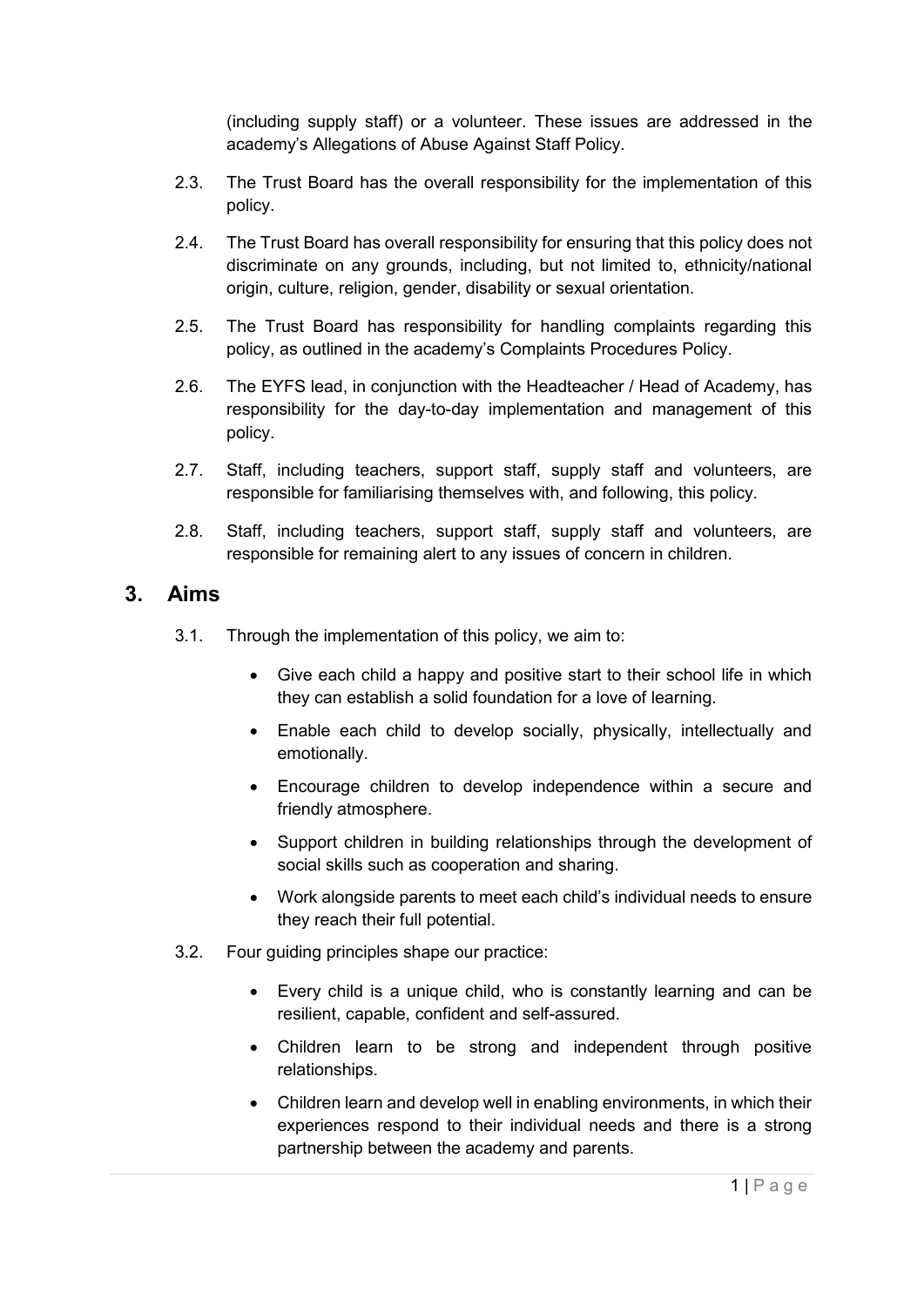- Children develop and learn in different ways and at different rates.
- 3.3. To put these principles into practice, the academy:
	- Provides a balanced curriculum which takes children's different stages of development into account.
	- Promotes equality of opportunity and anti-discriminatory practice.
	- Works in partnership with parents.
	- Plans challenging learning experiences, based on individual needs, which are informed by observation and assessment.
	- Implements a key person approach to develop close relationships with children.
	- Provides a safe and secure learning environment.

#### <span id="page-4-0"></span>**4. Learning and development**

- 4.1. The Early Years Foundation Stage (EYFS) curriculum is based on an observation of children's needs, interests and stages of development.
- 4.2. In partnership with parents, the academy promotes the learning and development of pupils to ensure they are ready for the next stage of education.
- 4.3. There are seven areas of learning and development that must shape education programmes in EYFS settings. These are split into two sections – prime and specific; however, all the sections are interconnected and important.
- 4.4. The 'prime' areas of learning and development are:
	- Communication and language
		- Listening and attention
		- Understanding
		- Speaking
	- Physical development
		- Moving and handling
		- Health and self-care
	- Personal, social and emotional development
		- Self-confidence and self-awareness
		- Managing feelings and behaviour
		- Making relationships
- 4.5. The 'specific' areas of learning and development are:
	- Literacy
		- Reading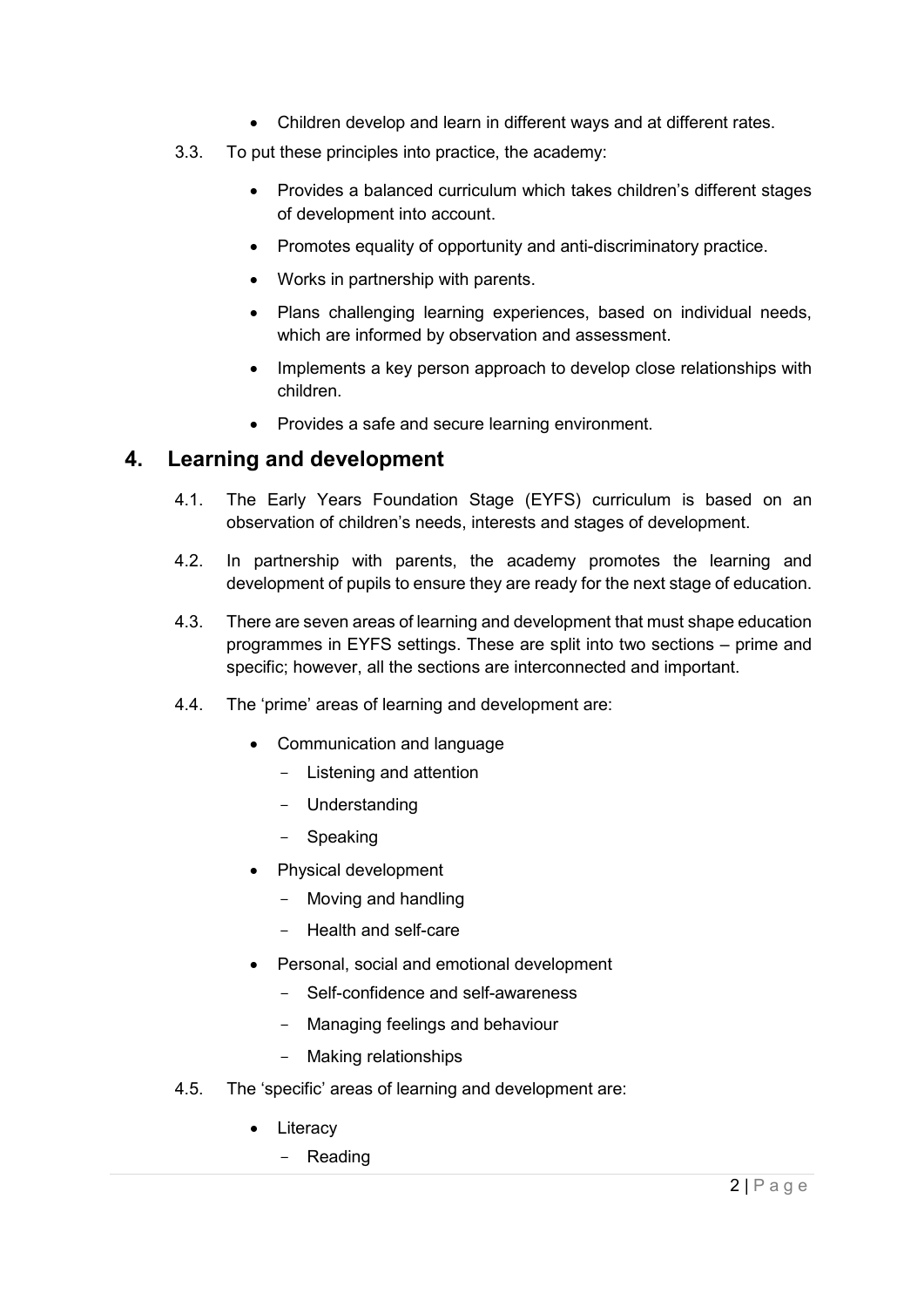- Writing
- **Mathematics** 
	- Numbers
	- Space, shape and measure
- Understanding the world
	- People and communities
	- The world
	- Technology
- Expressive arts and design
	- Exploring and using media and materials
	- Being imaginative
- 4.6. Activities are planned to reflect children's interests and individual circumstances in order to provide each child with a challenging and enjoyable experience.
- 4.7. The EYFS lead will discuss any cause for concern in a child's progress, especially in the prime areas of learning, with the child's parents. A strategy of support will be agreed upon and consideration will be taken as to whether the child may have a special educational need or disability which requires additional support.
- 4.8. The academy takes reasonable steps to provide opportunities for children with English as an additional language (EAL) to use their home language in play and learning whilst also ensuring that these children have sufficient opportunities to reach a good standard of English. During assessment, if a child is found to not have a strong grasp on English, the EYFS lead will contact the child's parents to establish their home language skills to assess if there is cause for concern about a language delay.
- 4.9. Each area of learning and development will be implemented through a mix of adult-led and pupil-initiated activity.
- 4.10. The academy will respond to each child's emerging needs and interests, guiding their development through friendly and positive interaction.
- 4.11. Activities are planned with regard to three characteristics of effective teaching and learning in the EYFS:
	- Playing and exploring children investigate and experience things.
	- Active learning children concentrate, keep on trying if they encounter difficulties and enjoy their achievements.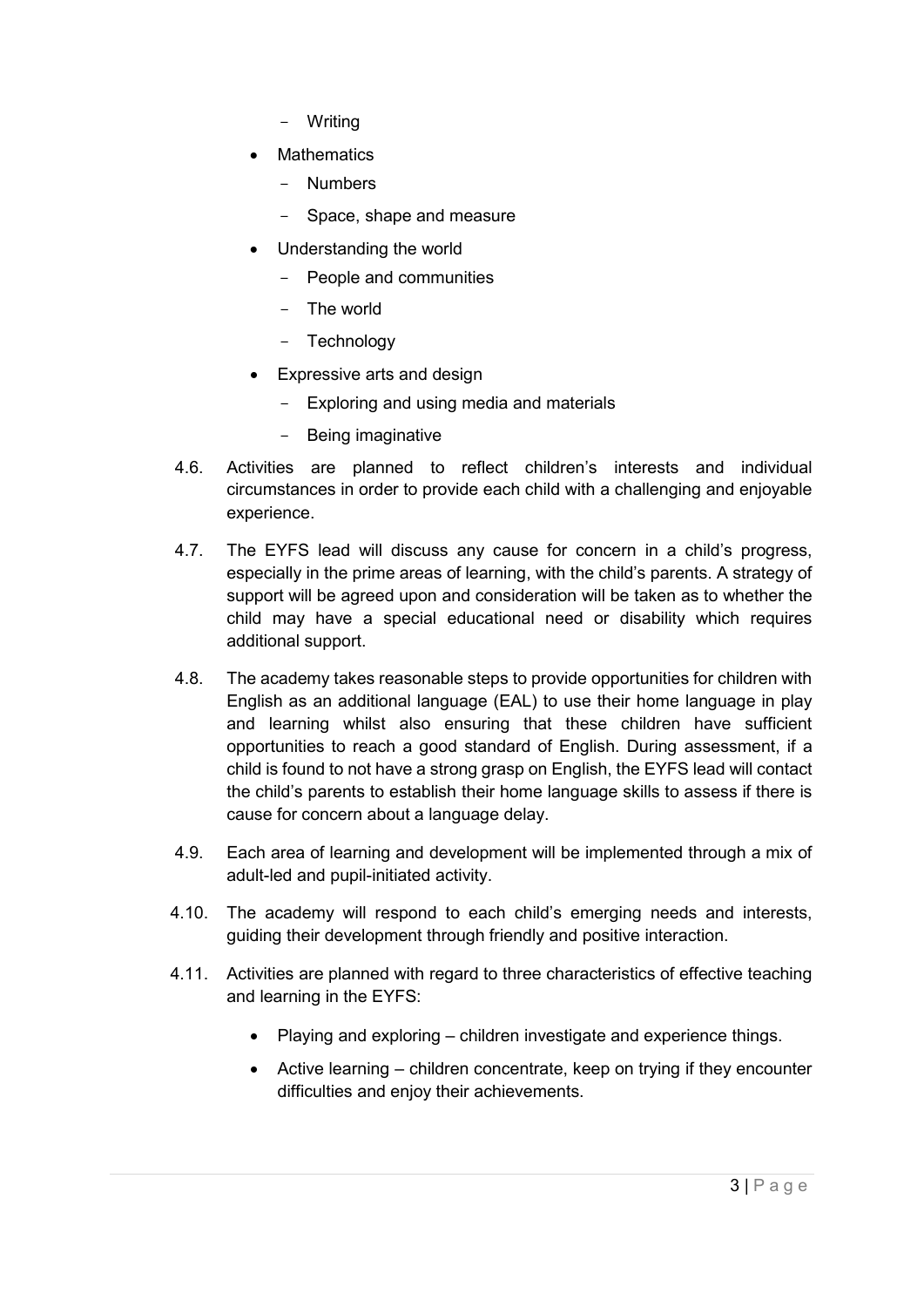• Creating and thinking critically – children have and develop their own ideas, make links between ideas, and develop strategies for doing things.

## <span id="page-6-0"></span>**5. Inclusion**

- 5.1. All children are valued as individuals irrespective of their ethnicity, culture, religion, home language, background, ability or gender.
- 5.2. The EYFS curriculum is planned in order to meet the needs of the individual child and support them at their own pace.
- 5.3. The Equal Opportunities Policy ensures that the needs of all children are met, regardless of any protected characteristics they have.
- 5.4. Special education needs and disabilities (SEND) in the EYFS setting will be monitored and managed by the academy's special education needs coordinator (SENCO).

## <span id="page-6-1"></span>**6. The learning environment and outdoor spaces**

- 6.1. The classroom is organised in such a way that children can explore and learn in a safe environment.
- 6.2. Children have access to an enclosed outdoor play area, and daily outdoor activities are planned, unless circumstances, such as the weather, would make outdoor activity inappropriate and unsafe.

## <span id="page-6-2"></span>**7. Assessment**

- 7.1. Assessment plays an important part in helping the academy to recognise children's progress, understand their needs, plan activities, and assess the need for support.
- 7.2. Parents will be kept up-to-date with their child's progress and development, and the EYFS lead will address any learning and development needs in partnership with parents.
- 7.3. Formative assessments are used to assess the learning and development of children in the EYFS. Staff members will observe children to understand their level of achievement, interests and learning styles. This information will then be used to shape learning experiences for each child.
- 7.4. In the final term of the year in which a child reaches age five, and no later than 30 June in that term, the EYFS profile will be completed by the child's class teacher.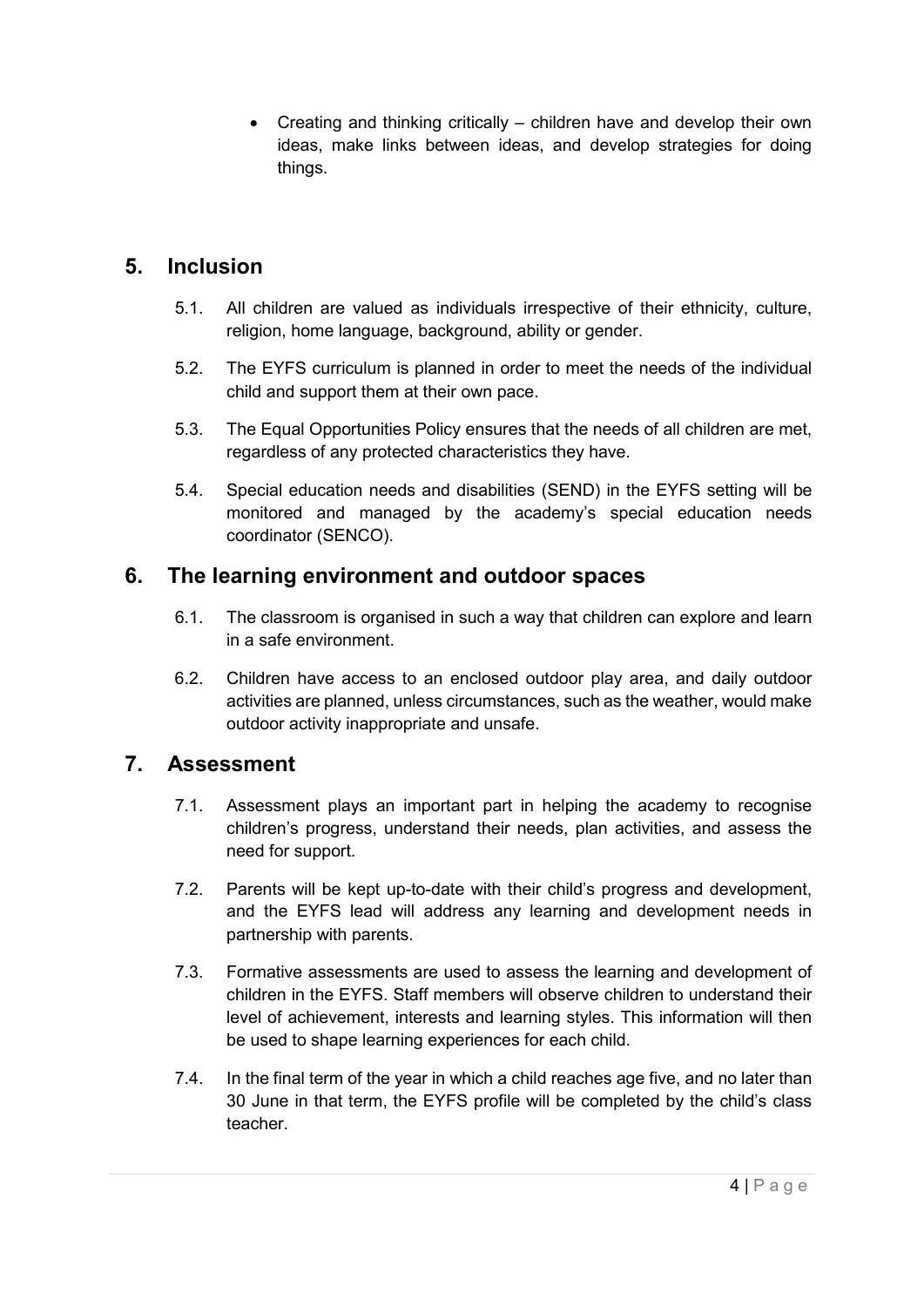7.5. Reasonable adjustments will be made to the assessment process for children with SEND as appropriate.

## <span id="page-7-0"></span>**8. Safeguarding and welfare**

- 8.1. All necessary steps are taken to keep the children in our care safe and well.
- 8.2. Any safeguarding or welfare issues will be dealt with in line with the Child Protection and Safeguarding Policy, and all members of staff in the EYFS are required to read this policy as part of their induction training.
- 8.3. The Designated Safeguarding Lead (DSL) for the Trust is Louise Stogdale. Each individual academy has a named DSL.
- 8.4. The academy DSL is responsible for safeguarding children and liaising with local children's services as appropriate.
- 8.5. The deputy DSL will undertake the duties of the DSL in their absence, but overall responsibility for safeguarding will remain with the DSL.
- 8.6. The DSL and deputy DSL will undertake child protection training as required.
- 8.7. Staff will receive safeguarding training that enables them to understand the safeguarding policy and procedures, have up-to-date knowledge of safeguarding issues, and recognise signs of potential abuse and neglect

## <span id="page-7-1"></span>**9. Mobile phones and devices**

- 9.1. For the purposes of this policy, the term 'mobile phone' refers to any electronic device that can be used to take images or record videos, including tablets.
- 9.2. Photography policies and procedures are addressed in full in our Digital Imagery Policy.

#### **Use of mobile phones by staff members**

- 9.3. Staff members must not use personal mobile phones or cameras when children are present.
- 9.4. Staff may use mobile phones on academy premises outside of working hours when no children are present.
- 9.5. Staff may use mobile phones in the staffroom during breaks and non-contact time.
- 9.6. Mobile phones should be safely stored and in silent mode whilst children are present.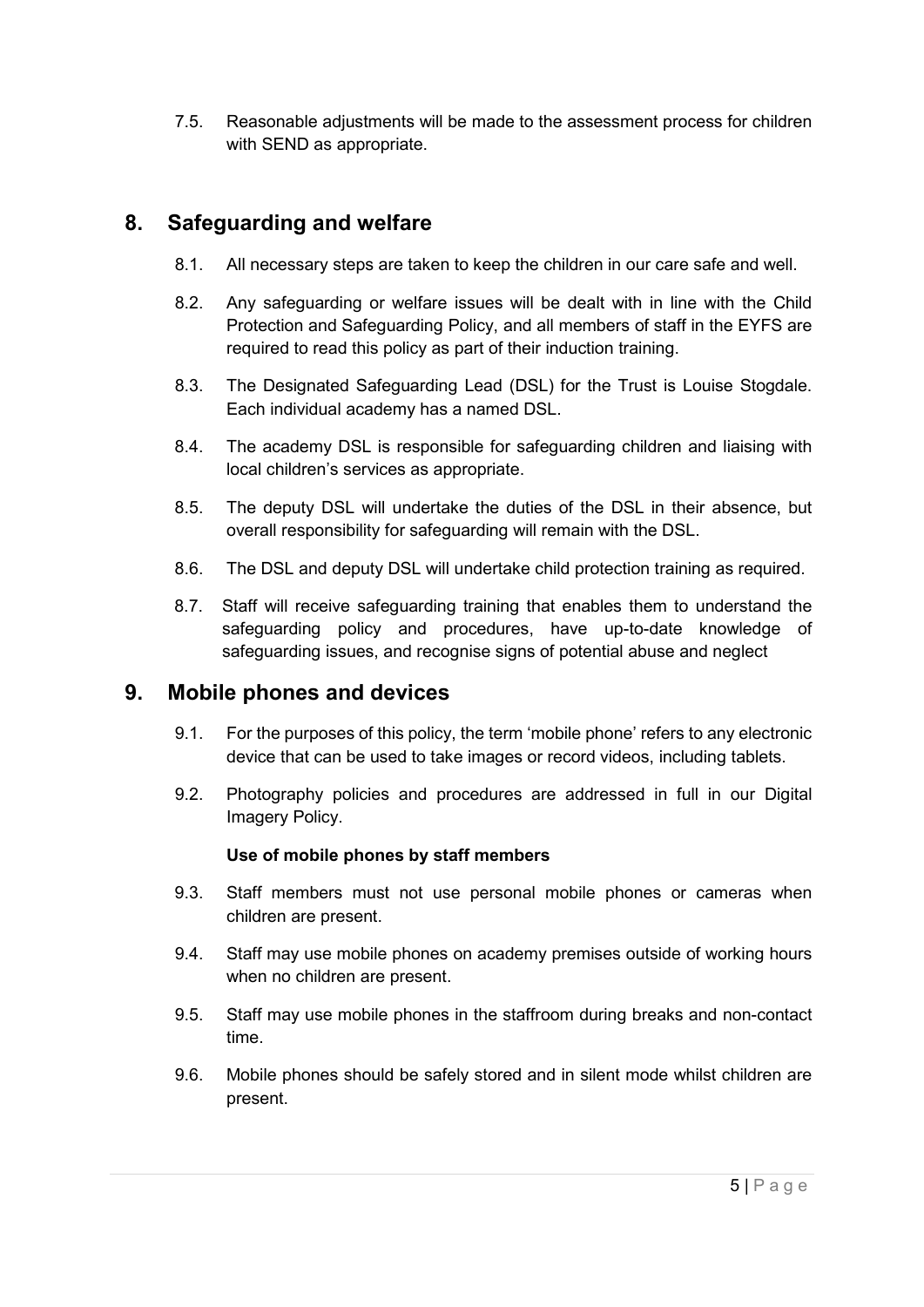- 9.7. Staff may take mobile phones on trips, but they must only be used in emergencies and should not be used when children are present. Mobile phones must not be used to take images or videos at any time during trips.
- 9.8. Staff who do not adhere to this policy will face disciplinary action.
- 9.9. Staff may use their professional judgement in emergency situations.
- 9.10. Staff must report any concerns about another staff member's use of mobile phones to the DSL, following the procedures outlined in the Child Protection and Safeguarding Policy and the Allegations of Abuse Against Staff Policy.

#### **Use of mobile phones by parents, visitors and contractors**

- 9.11. Posters are used around the academy to indicate that it's a mobile free zone.
- 9.12. Parents, visitors and contractors are not permitted to take photographs or record videos without prior permission.
- 9.13. Parents may take photographs and videos only containing their own child during school events.
- 9.14. Parents may take group photographs at school events but only with the informed consent of the parents of the children involved.
- 9.15. The academy strongly advises against the publication of any photographs or videos taken at the academy or academy events on social media
- 9.16. Staff must report all concerns about parents, visitors and contractors to the DSL, following the procedures outlined in the Child Protection and Safeguarding Policy.

#### **Use of the academy's mobile phones and cameras**

- 9.17. Staff are provided with an academy device to ensure that only academy devices are used to take photographs and videos.
- 9.18. Academy devices must have passcode protection.
- 9.19. Academy devices must only be used for work related matters.
- 9.20. Academy devices must only be used to take photographs in the presence of another staff member and only with the consent of the child's parent.
- 9.21. Staff must not take photographs of bruising or injuries for child protection reasons. Instead, recording concerns forms and body maps are used to record observations relating to child protection concerns – these can be acquired from the DSL.
- 9.22. Academy devices must not be taken off academy premises without prior written permission from the Headteacher / Head of Academy.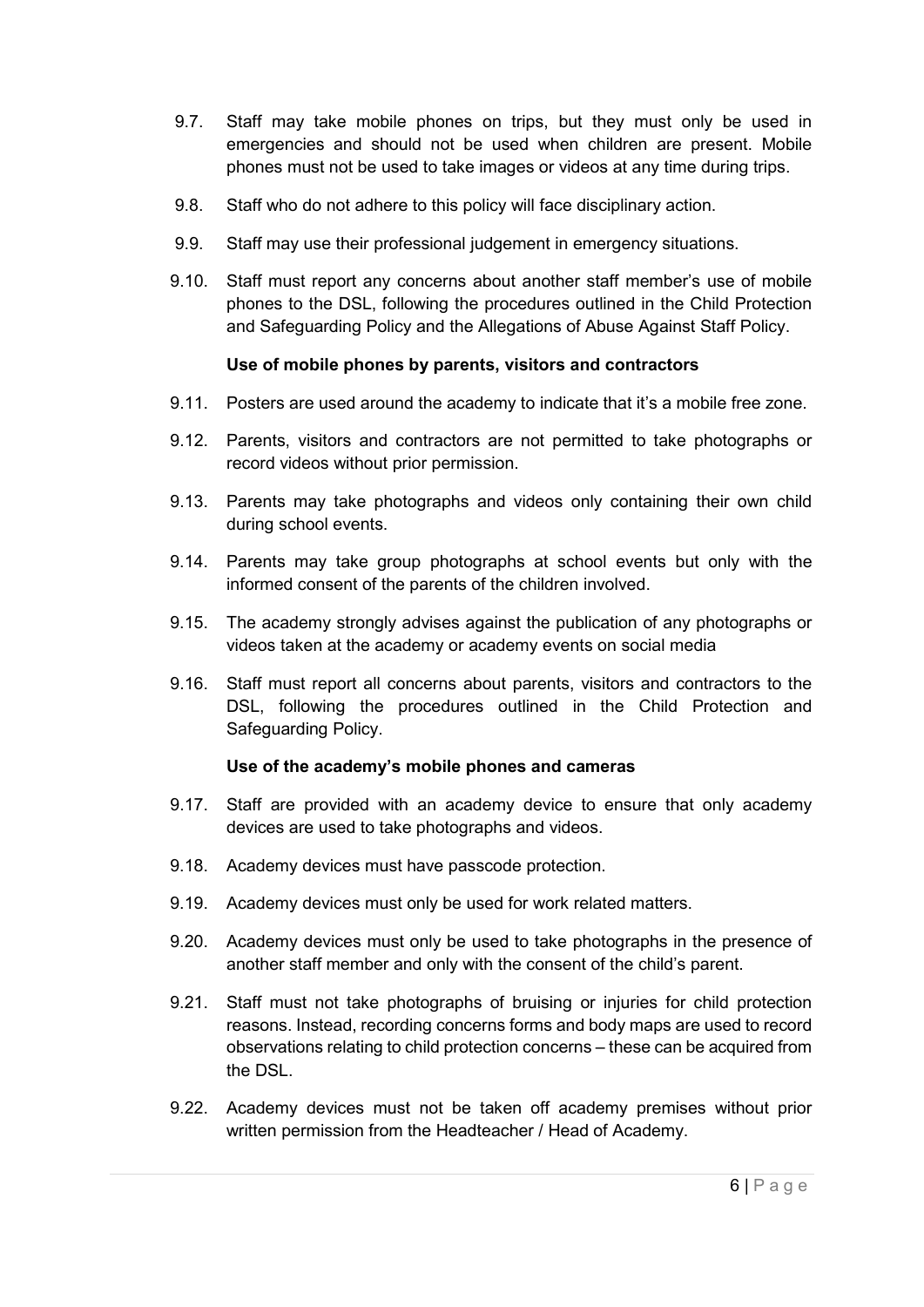9.23. Where staff members have concerns over material on an academy device, they must report all concerns to the DSL, following the procedures outlined in the Child Protection and Safeguarding Policy.

## <span id="page-9-0"></span>**10. Health and safety**

- 10.1. A first-aid box is located in Reception.
- 10.2. Only medicine prescribed to a child by a doctor, dentist, nurse or pharmacist will be administered.
- 10.3. The academy's Administering Medication Policy outlines the procedures for administrating medicines.
- 10.4. The EYFS lead will report any accident or injury involving a child to their parents on the day it occurs, and any first-aid treatment administered to a child will also be reported to their parents.
- 10.5. Accidents and injuries will be recorded in an accident book, located in the academy office.
- 10.6. The Headteacher / Head of Academy will report any serious accident, illness, injury, or death of a child whilst in the academy's care to Ofsted as soon as is reasonably practicable, but within 14 days of the incident occurring. Local child protection agencies will also be notified.
- 10.7. The academy has a Fire Evacuation Plan in place or those with SEND a personal emergency evacuation plan (PEEP).
- 10.8. The Headteacher / Head of Academy will notify Ofsted of any incidents of food poisoning affecting two or more children within 14 days of the incident.
- 10.9. Information about any dietary requirements, preferences, food allergies and any special health requirements a child has will be recorded and shared with appropriate staff.
- 10.10. Fresh drinking water is available at all times.
- 10.11. Smoking is not permitted on the academy premises.
- 10.12. The Health and Safety Policy outlines the full health and safety policies and procedures.

## <span id="page-9-1"></span>**11. Staff taking medication or other substances**

- 11.1. The academy implements a zero-tolerance approach to drugs and alcohol misuse, as outlined in the Drug and Alcohol Policy.
- 11.2. The use of alcohol or any other substance that may affect the ability to care for children by a member of staff will not be tolerated. If there is a reason to believe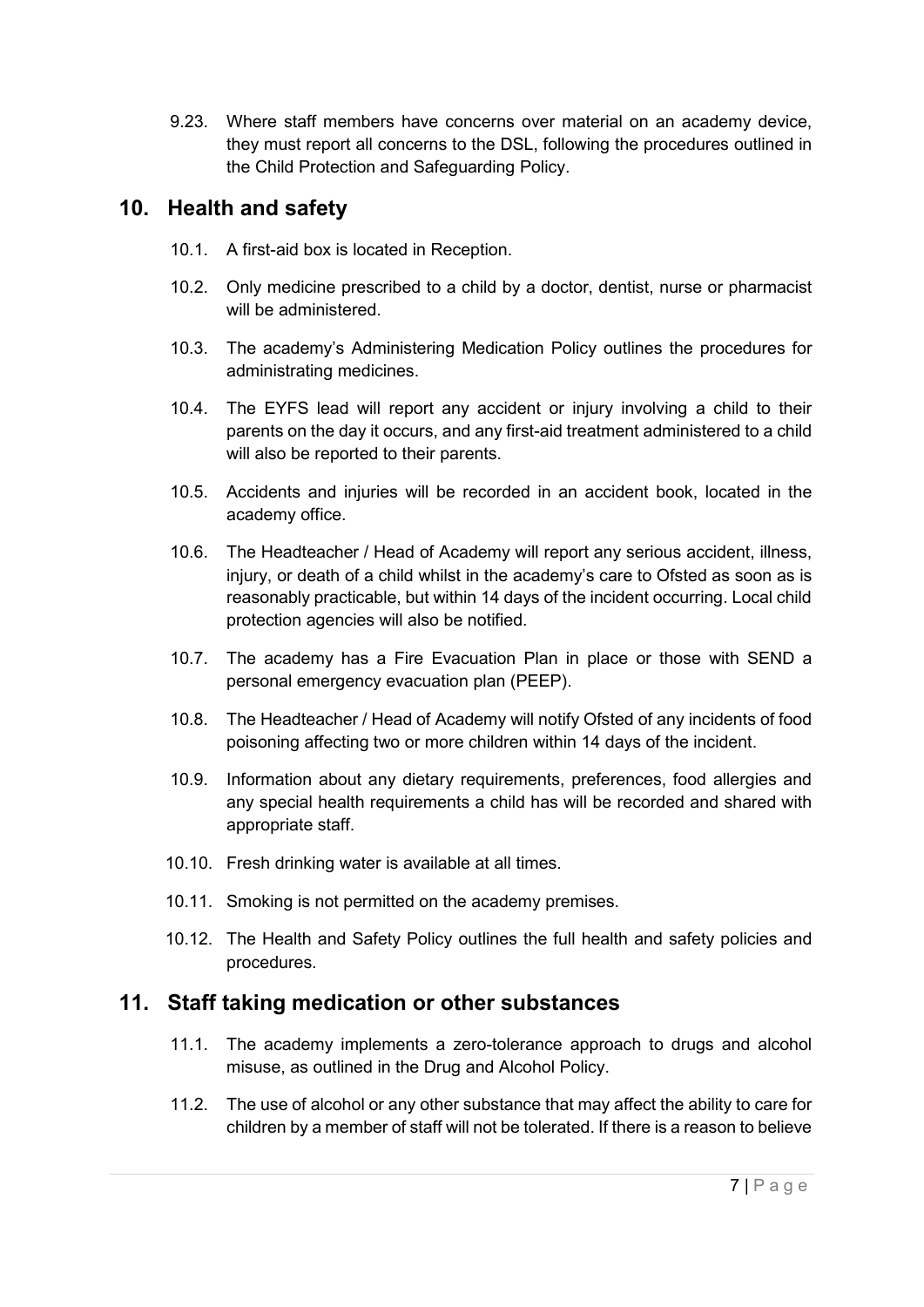a member of staff is under the influence of alcohol or any other substance, they will not be allowed to work directly with children and further action will be taken.

- 11.3. Any member of staff taking medication which may affect their ability to care for children will seek medical advice. Staff will only be allowed to work directly with the children if it is confirmed that the medication is unlikely to impair their ability to look after children properly.
- 11.4. Any medication used by staff is securely stored in the academy office.

## <span id="page-10-0"></span>**12. Staffing**

- 12.1. A robust Recruitment Policy is in place, which aims to ensure that members of staff employed in the EYFS are suitable.
- 12.2. Upon employment, all EYFS staff receive induction training to ensure that they understand their roles and responsibilities, including information about emergency evacuation procedures, safeguarding, child protection and health and safety.
- 12.3. Staff will be supported to undertake the appropriate training and professional development to ensure children receive the best quality learning experience.
- 12.4. All members of staff who have contact with children and families will be supervised by the EYFS lead. The supervision will provide opportunities for staff to:
	- Discuss any issues, particularly concerning the development or wellbeing of children, including any child protection concerns.
	- Identify solutions to address issues.
	- Receive coaching to improve their effectiveness.
- 12.5. The EYFS lead holds at least a full and relevant level 3 qualification alongside at least two years' experience working in an early years setting. At least half of the other EYFS staff hold a full and relevant level 2 qualification.
- 12.6. The Headteacher / Head of Academy will appoint a suitable member of staff to provide cover for the EYFS lead in their absence and is deemed fully qualified to do so by the EYFS lead and Headteacher / Head of Academy.
- 12.7. There will be at least one member of staff on the academy premises at all times who has a current paediatric first-aid (PFA) certificate.
- 12.8. Any member of staff who has sole responsibility for looking after a group of children will also hold a PFA certificate.
- 12.9. All newly qualified staff with a level 2 or 3 qualification will be PFA trained.
- 12.10. The academy will organise PFA training to be renewed every three years.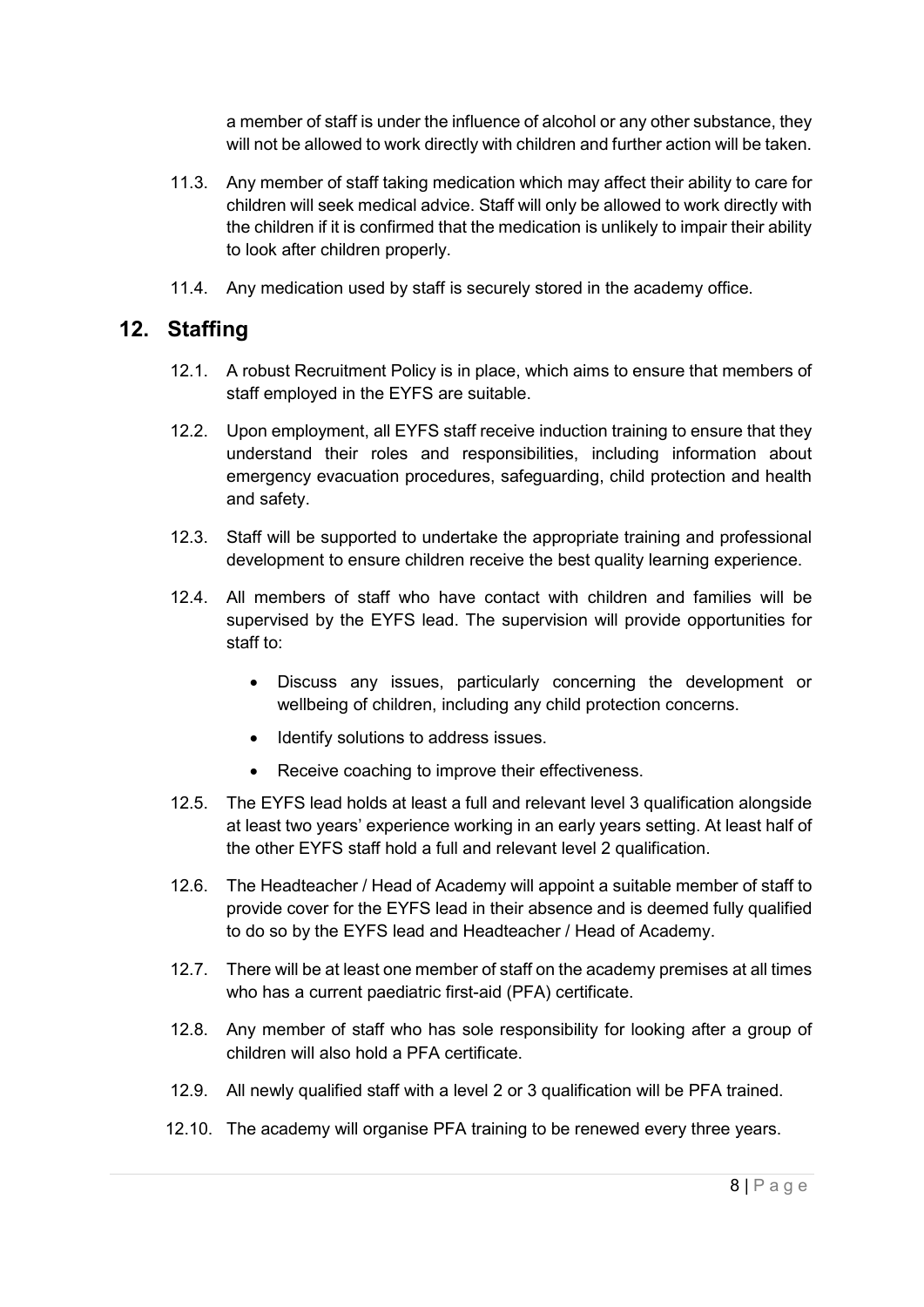- 12.11. The list of staff who hold PFA certificates can be found in the academy entrance.
- 12.12. The academy provides a staffing ratio in line with the safeguarding and welfare requirements set out in the 'Statutory framework for the early years foundation stage'.
- 12.13. Only members of staff with level 2 English and maths qualifications will count towards the staffing ratios at level 3.
- 12.14. The academy adopts the following staffing ratios:
	- For children under two, there is at least one member of staff for every three children. At least one staff member holds a full and relevant level 3 qualification and is suitably experienced to work with children under two. At least half of other staff hold a full and relevant level 2 qualification. At least half of all the members of staff are trained in the care of babies.
	- For children aged two, there is one member of staff for every four children. At least one staff member holds a full and relevant level 3 qualification, and at least half of the other staff members hold full and relevant level 2 qualifications.
	- For children aged three and over:
		- Where a staff member with qualified teacher status (QTS), early years professional status, or another suitable level 6 qualification is working directly with the children, there is one member of staff for every 13 children, and at least one other member of staff holds a full and relevant level 3 qualification.
		- Where a member of staff does not hold QTS, early years professional status, or another suitable level 6 qualification, there is one member of staff for every eight children. At least one staff member holds a full and relevant level 3 qualification, and at least half of all other staff hold a full and relevant level 2 qualification.
- 12.15. Only under exceptional circumstances, and where the quality of care and safety of children is maintained, will changes be made to the ratios.
- 12.16. Parents will be informed about staffing arrangements and, when relevant and practical, will be involved in staffing arrangement decisions.
- 12.17. Each child is assigned a key person whose role it is to help ensure that every child's care is tailored to meet their individual needs.
- 12.18. The EYFS lead will inform parents of whom their child's key person is and will explain the role of the key person when their child begins attending the academy.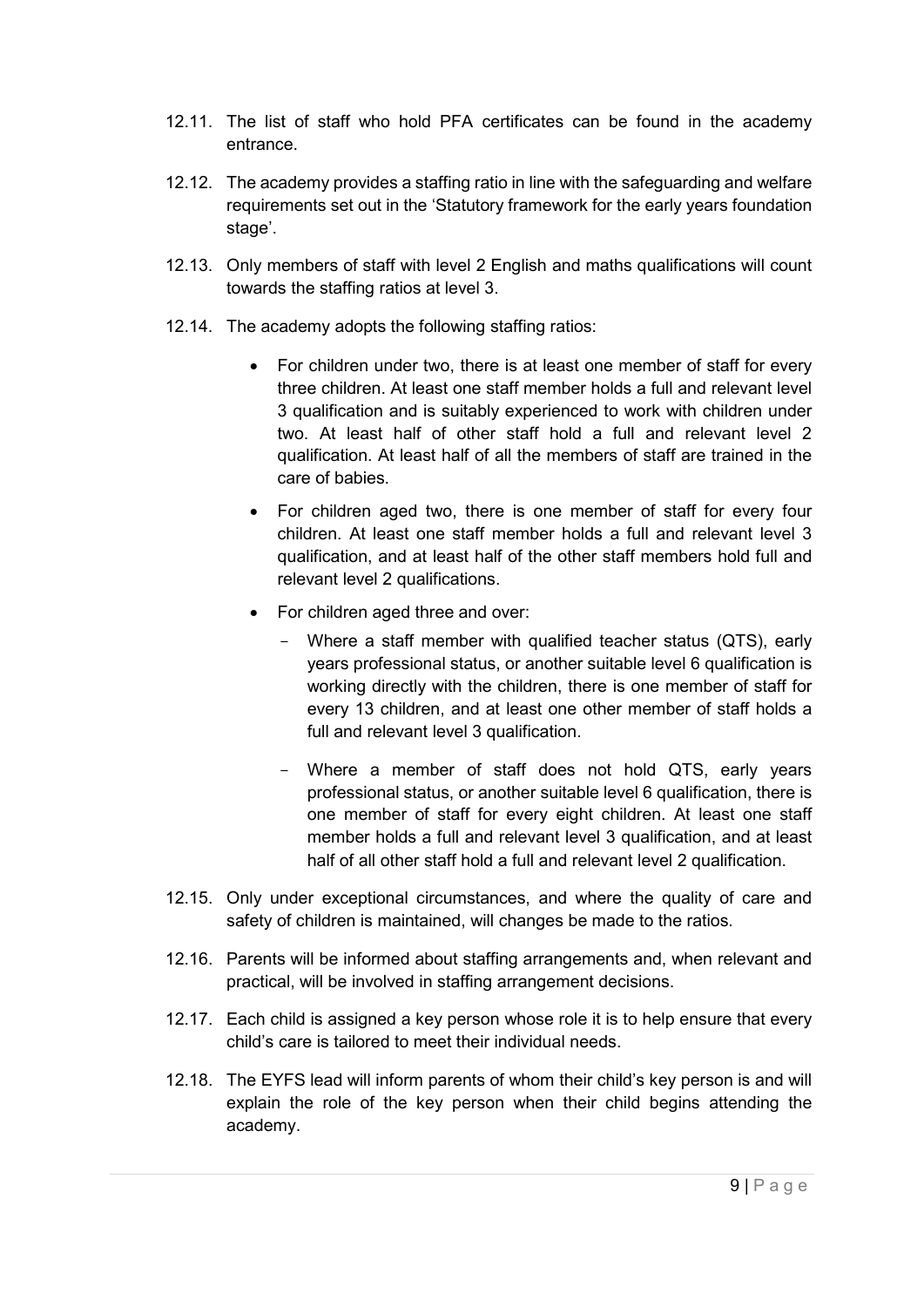## <span id="page-12-0"></span>**13. Information and records**

- 13.1. Information is stored in line with the GDPR and the Data Protection Act 2018, and with regard to the Trust's Data Protection Policy.
- 13.2. The following information is recorded for each child:
	- The child's name and date of birth
	- The name and address of every parent or carer who is known to the academy, and which parent or carer the child normally lives with
	- The emergency contact details of the child's parent or carer
- 13.3. The following information about the academy is recorded:
	- The academy's name, address and telephone number
	- The academy's certificate of registration
	- The name, address and telephone number of anyone who will regularly be in unsupervised contact with the children
	- A daily record of the names of the children being cared for in the academy, their hours of attendance, and the names of each child's key person
- 13.4. The following information is made available to parents:
	- The academy's privacy notice for parents and pupils
	- How the academy delivers the EYFS and how parents can access more information
	- The daily routine and the activities offered in the academy's EYFS and how parents can assist their child's learning at home
	- How the academy's EYFS supports children with SEND
	- Details of the food and drink provided to the children
	- Information about the policies and procedures in place in the academy's EYFS
- 13.5. Ofsted will be notified if there are any changes to the following:
	- The address of the academy
	- The academy's contact details
	- The hours during which care is provided
	- Any significant event which is likely to affect the suitability of the academy or any person who cares for, or is in regular contact with, children to look after children.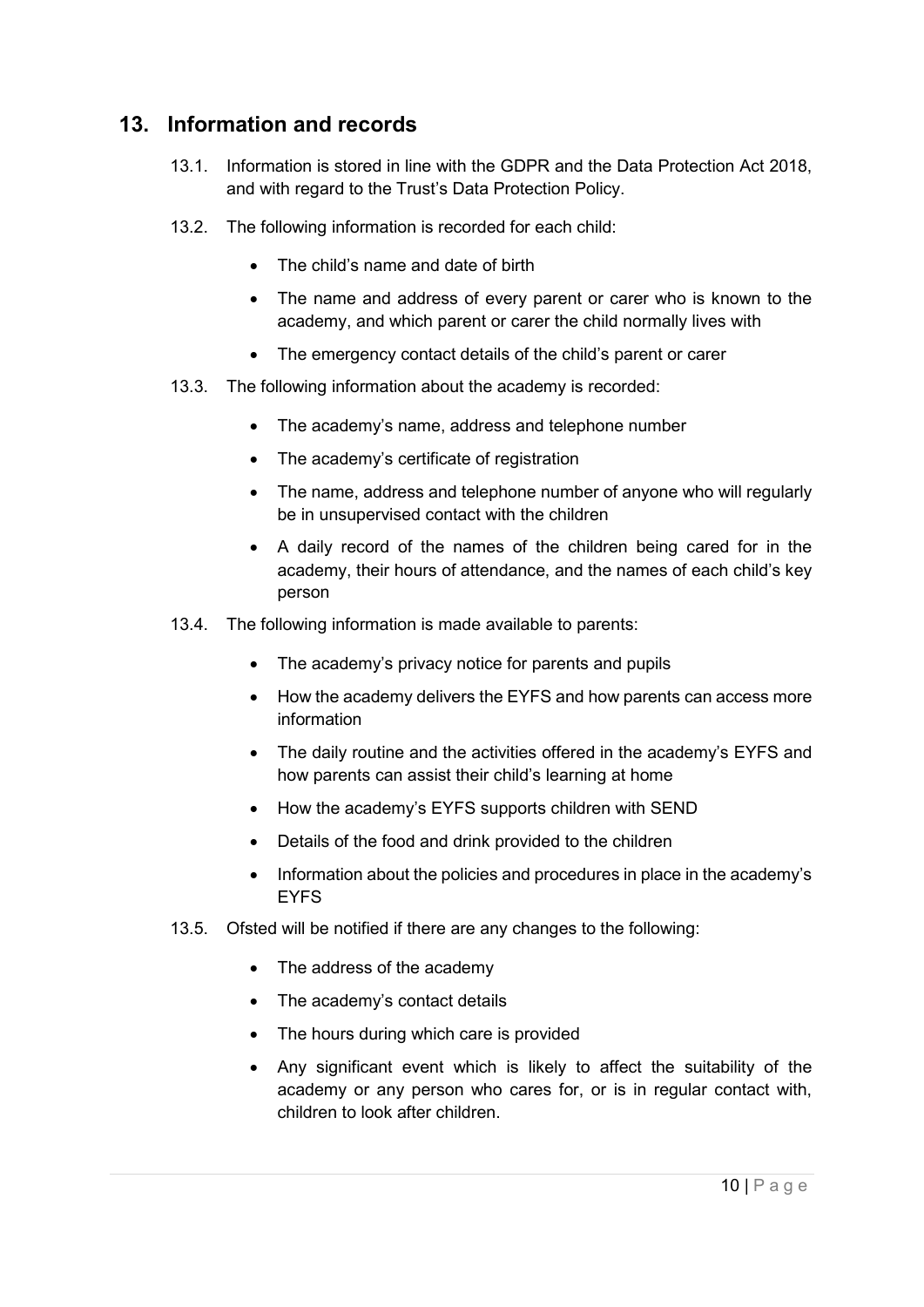## <span id="page-13-0"></span>**14. Parental involvement**

- 14.1. We firmly believe that the EYFS cannot function without the enduring support of parents.
- 14.2. Parents are invited to termly parents' evenings; however, the academy has an open-door policy and parents are welcome to talk to teachers at the start and end of the school day.
- 14.3. The Headteacher / Head of Academy's office will be utilised for confidential discussions between staff and parents.
- 14.4. Parents are asked to sign permission slips for any visits out of school, use of photographs of their child and using the internet at school.
- 14.5. Parents are asked to complete admission forms, a medical form and to write a brief synopsis about their child to help the academy to understand their character and personality.

## <span id="page-13-1"></span>**15. Transition periods**

15.1. The following process is in place to ensure children's successful transition to Year 1: